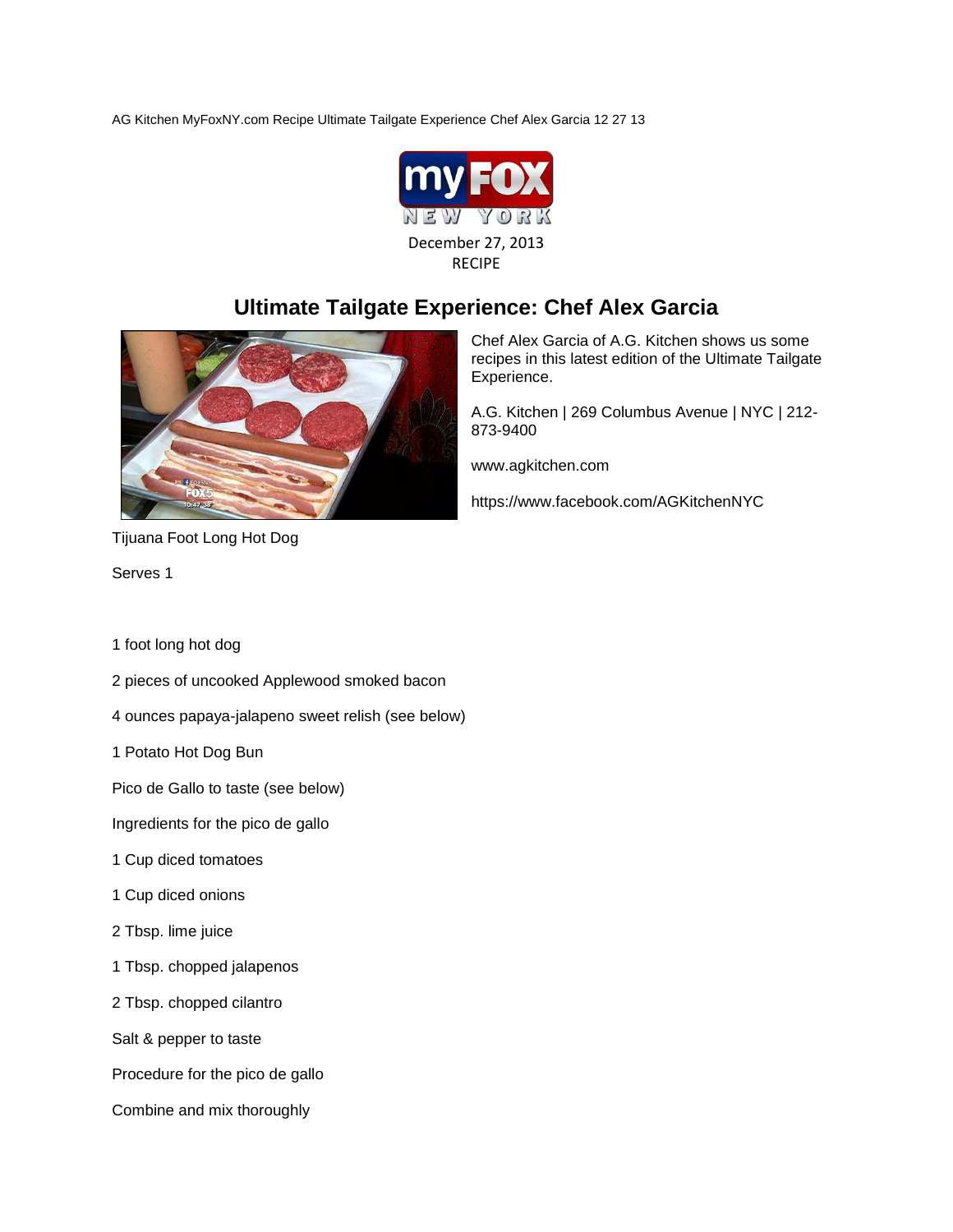## **Ingredients for the papaya-jalapeno sweet relish**

1 ounce sweet pickles 1.5 ounces diced pickled jalapenos 1.5 ounces diced fresh papaya Procedure for the relish Combine and mix thoroughly Preheat grill to medium. Wrap bacon around hot dog -- use toothpicks to hold bacon. Grill hot dog (about three-five minutes on each side and until the bacon crisps) Toast bun Place hot dog on bun, garnish with relish and pico de gallo The Juiciest Lucy "Inside-Out" Burger Serves 1 2 four ounce A.G. Kitchen house-blend beef patties 2 slices of Cheddar Cheese 1 Potato Bun Garlic aioli (see below) 5 slices of pickles (your favorite brand, or house-cured pickles) 2 ounces caramelized onions 2 ounces sautéed mushrooms (either oyster, cremini, or portobello) Salt and pepper to taste **Ingredients for the garlic aioli…** 1 cup mayonnaise 1 Tbsp. roasted garlic 1 tsp. lemon Juice Salt and pepper to taste Procedure for the garlic aioli Combine all ingredients, mix thoroughly